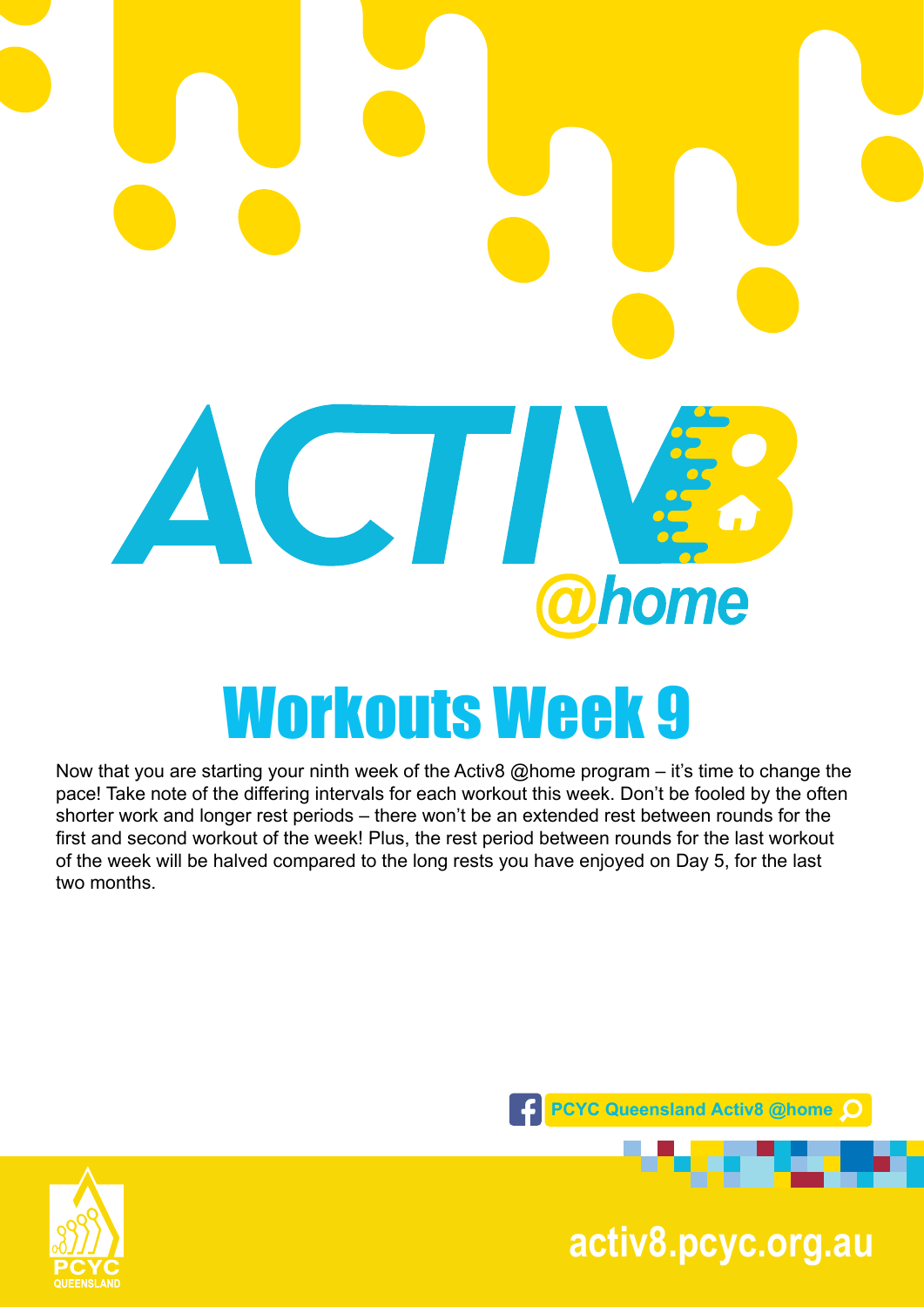

Utilise a yoga or exercise mat if available to perform push ups with rotation, plank, back extensions, YTI, crunches, bicycles and renegade rows. Alternatively, perform these exercises on a carpeted floor or over a non-slip rug for extra cushioning.

| <b>Day 1 Exercises</b>    | <b>Interval</b> | <b>Seconds</b> | $\checkmark$ |
|---------------------------|-----------------|----------------|--------------|
| <b>Right Static Lunge</b> | <b>Work</b>     | 30             |              |
|                           | Rest            | 20             |              |
| Left Static Lunge         | <b>Work</b>     | 30             |              |
|                           | Rest            | 20             |              |
| Skater Jumps              | <b>Work</b>     | 30             |              |
|                           | Rest            | 20             |              |
| Push Up with Rotation     | <b>Work</b>     | 30             |              |
|                           | Rest            | 20             |              |
| Plank                     | <b>Work</b>     | 30             |              |
|                           | Rest            | 20             |              |
|                           | <b>Work</b>     | 30             |              |
| <b>Burpees</b>            | Rest            | 20             |              |
| <b>Back Extensions</b>    | <b>Work</b>     | 30             |              |
|                           | Rest            | 20             |              |
| YTI                       | <b>Work</b>     | 30             |              |
|                           | Rest            | 20             |              |
| Air Skipping              | <b>Work</b>     | 30             |              |
|                           | Rest            | 20             |              |
| Crunches                  | <b>Work</b>     | 30             |              |
|                           | Rest            | 20             |              |
| <b>Bicycles</b>           | <b>Work</b>     | 30             |              |
|                           | Rest            | 20             |              |
| Renegade Row              | <b>Work</b>     | 30             |              |
|                           | Rest            | 20             |              |
| <b>Rounds</b>             | $\overline{2}$  |                |              |

**F** PCYC Queensland Activ8 @home Q



**pcyc.org.au**

a v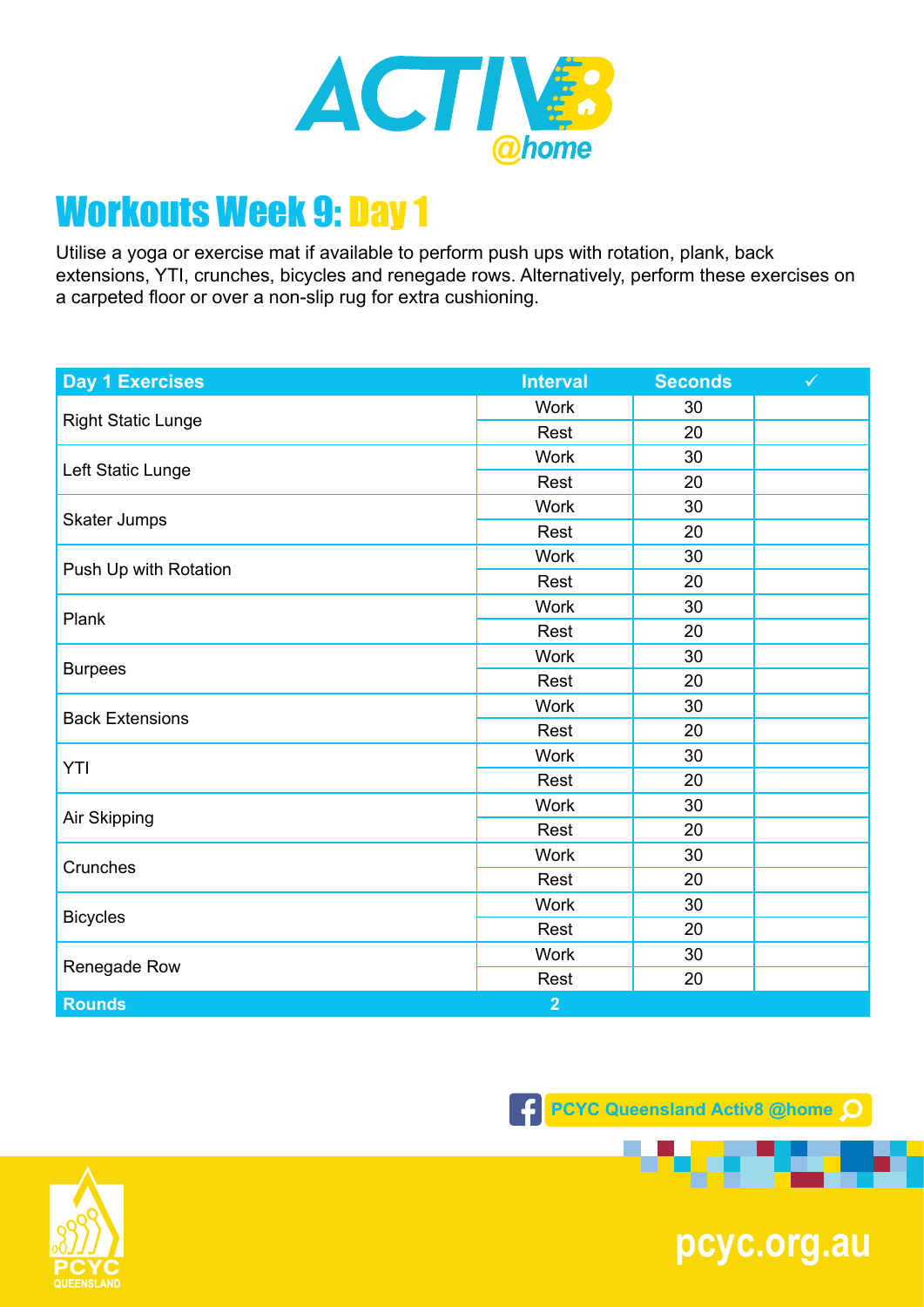

Take a rest day, so your muscles can recover from transitioning to a workout without an extended rest between rounds.

Can't wait to keep training? Check out the [PCYC Queensland Activ8 @home Facebook Group](https://www.facebook.com/groups/2652320985090996/) for daily challenges, innovative exercise ideas and fitness inspiration!



**pcyc.org.au activ8.pcyc.org.au**

. . .

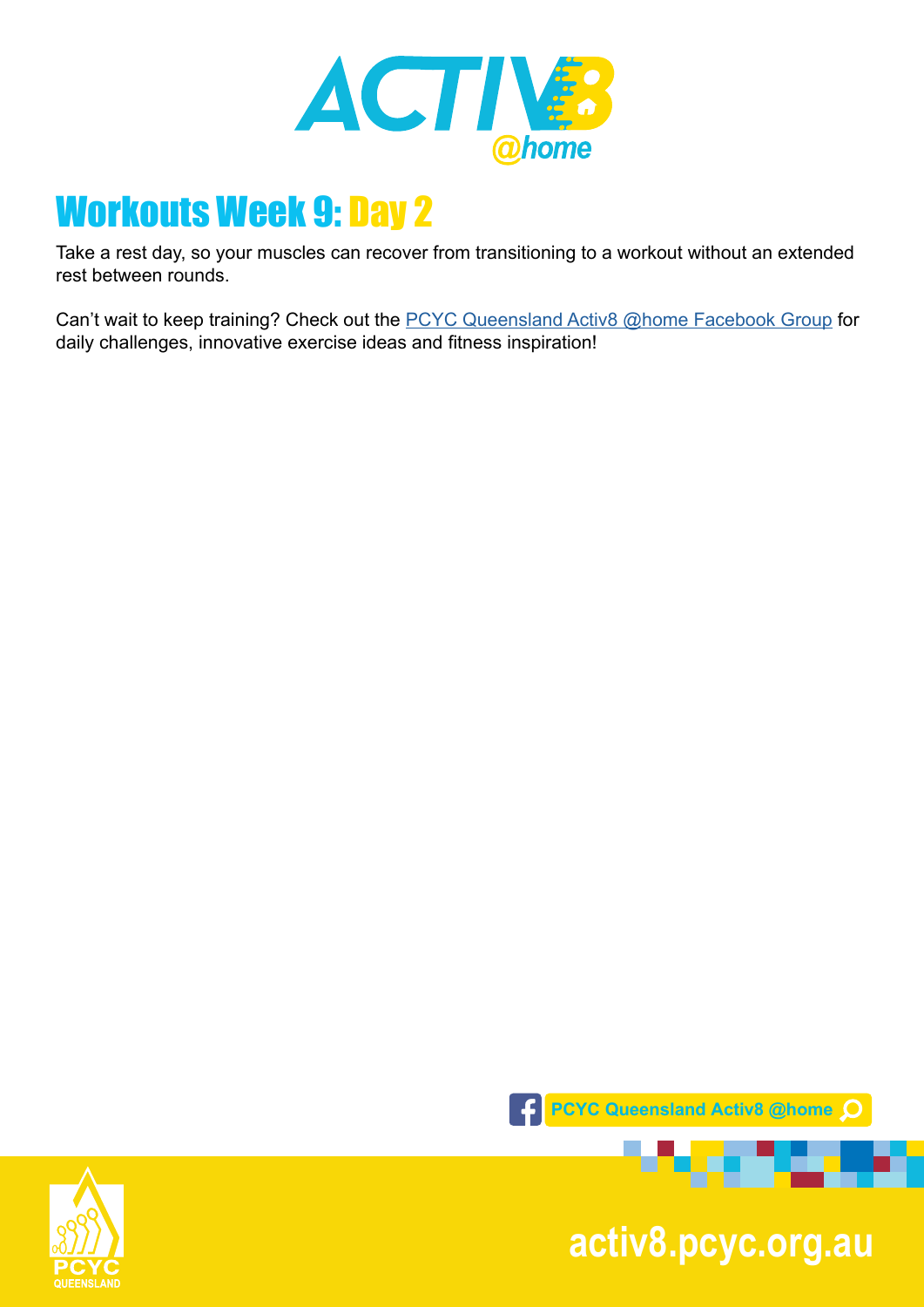

Use a carpeted area or exercise mat when performing push ups, flutters, YTI, Russian twist, sit ups and crunches for safety.

| <b>Day 3 Exercises</b> | <b>Interval</b> | <b>Seconds</b> | $\checkmark$ |
|------------------------|-----------------|----------------|--------------|
| <b>Wall Squats</b>     | <b>Work</b>     | 30             |              |
|                        | Rest            | 20             |              |
| Squat and Punch        | <b>Work</b>     | 30             |              |
|                        | Rest            | 20             |              |
| Squat Jumps            | <b>Work</b>     | 30             |              |
|                        | Rest            | 20             |              |
| Push Ups               | <b>Work</b>     | 30             |              |
|                        | Rest            | 20             |              |
| <b>Bear Crawls</b>     | <b>Work</b>     | 30             |              |
|                        | Rest            | 20             |              |
|                        | <b>Work</b>     | 30             |              |
| <b>Burpees</b>         | Rest            | 20             |              |
|                        | <b>Work</b>     | 30             |              |
| <b>Flutters</b>        | Rest            | 20             |              |
|                        | <b>Work</b>     | 30             |              |
| YTI                    | Rest            | 20             |              |
| <b>High Knees</b>      | <b>Work</b>     | 30             |              |
|                        | Rest            | 20             |              |
| <b>Russian Twist</b>   | <b>Work</b>     | 30             |              |
|                        | Rest            | 20             |              |
| Sit Ups                | <b>Work</b>     | 30             |              |
|                        | Rest            | 20             |              |
| Crunches               | <b>Work</b>     | 30             |              |
|                        | Rest            | 20             |              |
| <b>Rest</b>            | $\overline{2}$  |                |              |



**pcyc.org.au activ8.pcyc.org.au**

. . .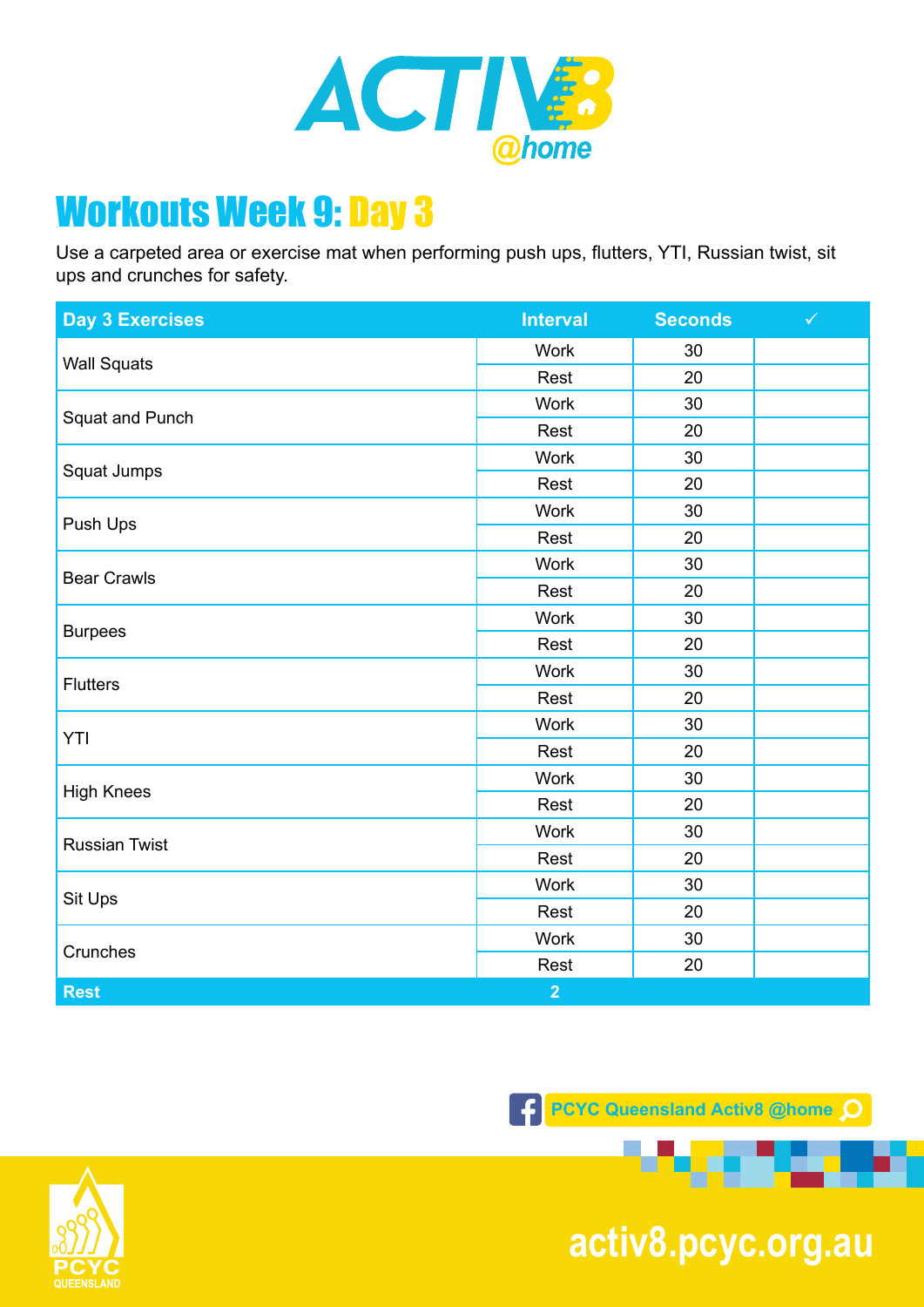

Spend the day resting, to recuperate from yesterday's workout without long rests between rounds.

Can't wait to keep training? Check out the **[PCYC Queensland Activ8 @home Facebook Group](https://www.facebook.com/groups/2652320985090996/)** for daily challenges, innovative exercise ideas and fitness inspiration!



**pcyc.org.au activ8.pcyc.org.au**

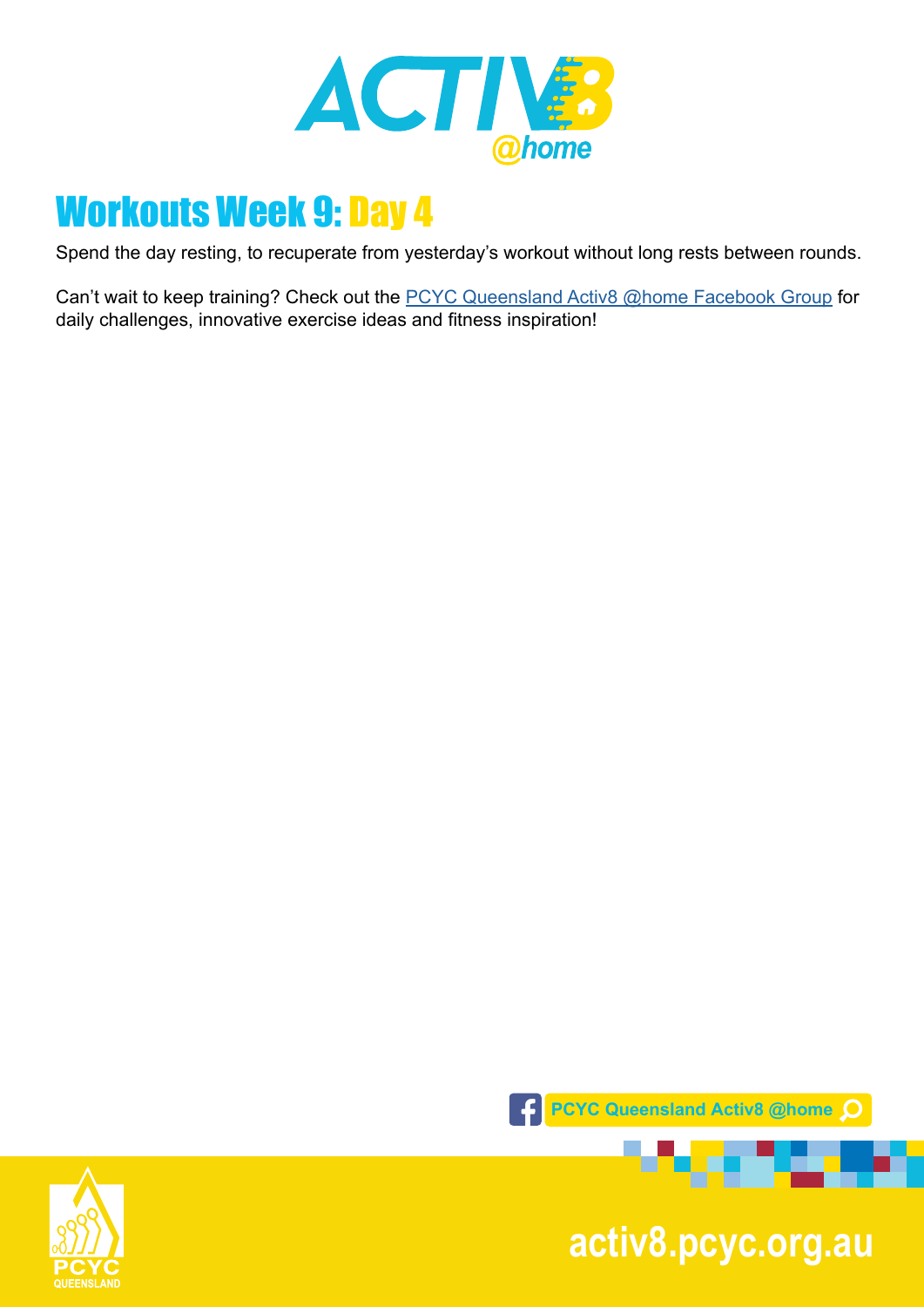

When doing YTI exercises, push ups, mountain climbers and elbows to hands plank, remember to use a yoga mat.

| <b>Day 5 Exercises</b>   | <b>Interval</b> | <b>Seconds</b> | $\checkmark$ |
|--------------------------|-----------------|----------------|--------------|
| YTI                      | Work            | 40             |              |
|                          | Rest            | 15             |              |
| Squat with Kick          | <b>Work</b>     | 40             |              |
|                          | Rest            | 15             |              |
| Jumping Lunges           | <b>Work</b>     | 40             |              |
|                          | Rest            | 15             |              |
| Push Ups                 | Work            | 40             |              |
|                          | Rest            | 15             |              |
| <b>Mountain Climbers</b> | Work            | 40             |              |
|                          | Rest            | 15             |              |
| Elbows to Hands Plank    | <b>Work</b>     | 40             |              |
|                          | Rest            | 15             |              |
| <b>Wall Sits</b>         | <b>Work</b>     | 40             |              |
|                          | Rest            | 15             |              |
| Squat Jumps              | <b>Work</b>     | 40             |              |
|                          | Rest            | 15             |              |
|                          | Rest            | 60             |              |
| <b>Rounds</b>            | 3               |                |              |

**F** PCYC Queensland Activ<sub>8</sub> @home Q



**pcyc.org.au activ8.pcyc.org.au**

a ta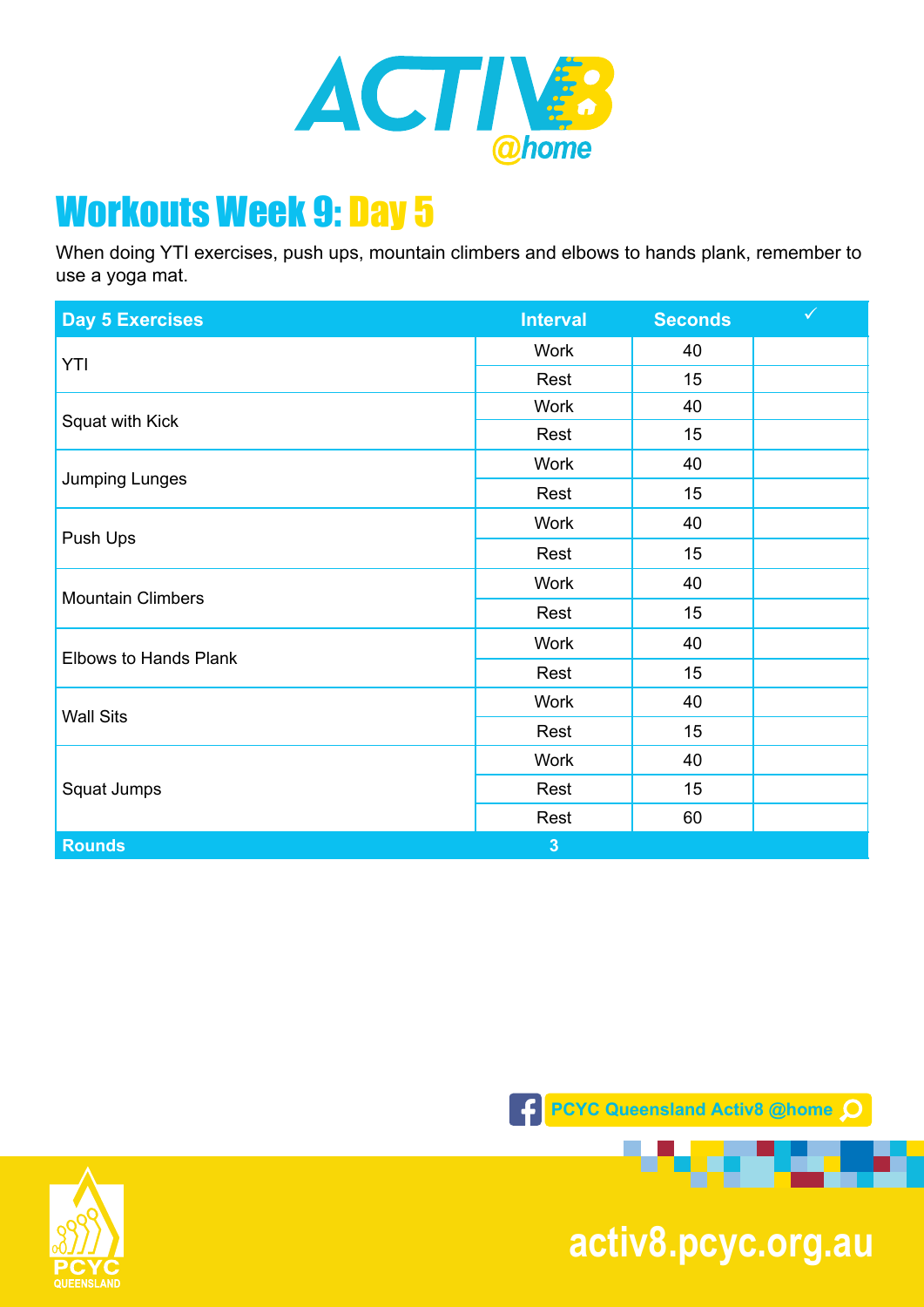

As the rest period between rounds was halved in yesterday's workout, compared to those experienced between rounds in the final workout of each week, throughout the program so far; take the day to rest your muscles.

Can't wait to keep training? Check out the **[PCYC Queensland Activ8 @home Facebook Group](https://www.facebook.com/groups/2652320985090996/)** for daily challenges, innovative exercise ideas and fitness inspiration!